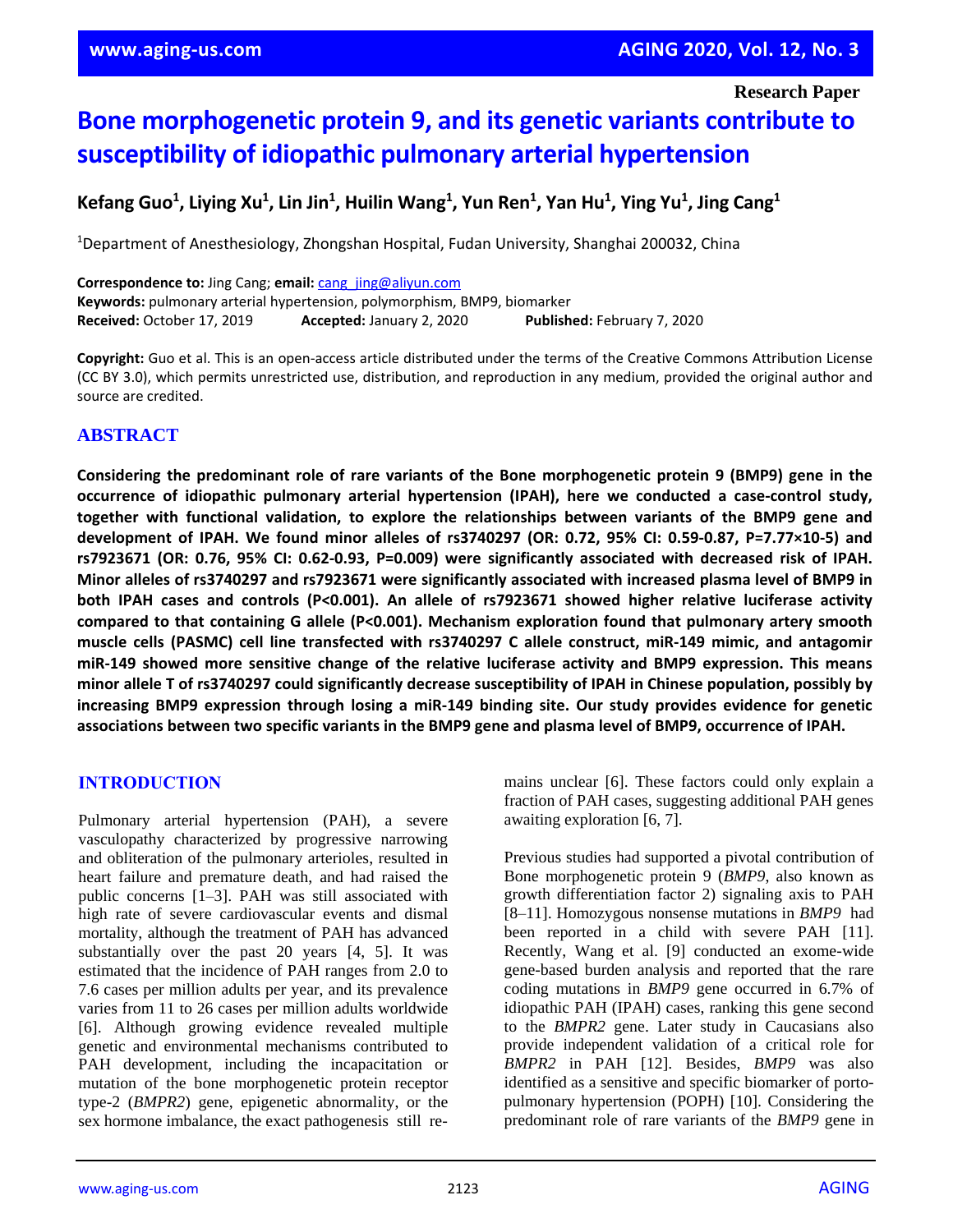|  |  |  | Table 1. Distributions of selected variables in IPAH cases and healthy controls. |  |
|--|--|--|----------------------------------------------------------------------------------|--|
|--|--|--|----------------------------------------------------------------------------------|--|

|                 | Cases $(n=836)$ | Controls (n=900) | <b>P</b> value |
|-----------------|-----------------|------------------|----------------|
| Age             |                 |                  |                |
| $<$ 40          | 384 (45.9%)     | 451 (50.1%)      | 0.082          |
| >40             | 452 (54.1%)     | 449 (49.9%)      |                |
| Gender          |                 |                  |                |
| female          | 559 (66.9%)     | 593 (65.9%)      | 0.667          |
| male            | 277 (33.1%)     | 307 (34.1%)      |                |
| Smoking status  |                 |                  |                |
| Yes             | 162 (19.4%)     | 160 (17.8%)      | 0.391          |
| N <sub>0</sub>  | 674 (80.6%)     | 740 (82.2%)      |                |
| Drinking status |                 |                  |                |
| Yes             | 214 (25.6%)     | 226 (25.1%)      | 0.816          |
| N <sub>0</sub>  | 622 (74.4%)     | 674 (74.9%)      |                |
| BMI (Kg/m2)     | $25.7 \pm 6.3$  | $25.3 \pm 6.1$   | 0.179          |

BMI: body mass index.

the occurrence of PAH, none studies have explored the contributions of the common variants of the *BMP9* gene to the pathogenesis susceptibility of IPAH. Thereby, here we conducted a case-control study, together with functional validation, to explore the relationships, if any, between common variants of the *BMP9* gene and development of IPAH.

# **RESULTS**

## **Characteristics of study population**

The characteristics of 836 patients with IPAH and 900 control subjects included in this study were shown in Table 1. There were no significant differences in the distribution of age, gender, smoking and drinking status, as well as BMI between the IPAH cases and controls (P > 0.05 for all). These results indicate the comparability of this case-control study design.

## **The relationships of the** *BMP9* **SNPs in IPAH risk**

The genotypic distribution of the five selected tagSNPs of the *BMP9* gene among the IPAH cases and controls was shown in Table 2. Genotype frequencies of five tagSNPs in controls were all in agreement with HWE (P > 0.05). Among the five SNPs, we found minor alleles of rs3740297 (OR: 0.72, 95% CI: 0.59-0.87,  $P=7.77\times10^{-5}$ ) and rs7923671 (OR: 0.76, 95% CI: 0.62-0.93, P=0.009) were significantly associated with decreased risk of IPAH. For rs3740297, the adjusted OR for the carriers with the CT genotype was 0.76 (95% CI: 0.64-0.91, P=0.003) and for those with the TT genotype was 0.51 (95% CI: 0.32-0.82, P=0.005), compared with the CC genotype. While for rs7923671, the adjusted OR for the carriers with the AG genotype was 0.78 (95% CI: 0.61-1.00, P=0.051) and for those with the AA genotype was 0.46 (95% CI: 0.23-0.95, P=0.034), compared with the GG genotype.

#### **Effect of** *BMP9* **rs3740297 and rs7923671 on plasma level of** *BMP9*

As shown in Figures 1 and 2, the effect of *BMP9* rs3740297 and rs7923671 on plasma level of *BMP9* was presented. The plasma level of *BMP9* in IPAH cases was significantly lower than that in controls (P<0.001). Next, we examined whether any of the two polymorphisms were correlated with plasma level of *BMP9*. We found minor alleles of rs3740297 and rs7923671 were significantly associated with increased plasma level of *BMP9* in both IPAH cases and controls (P<0.001).

## **Effect of** *BMP9* **rs3740297 and rs7923671 on transcriptional activity**

HaploRegv4.1 and miRNASNP V2 were used to annotate the functional elements for *BMP9* rs3740297 and rs7923671. We found that rs7923671 was located at a locus with multiple transcription factor (Myc, Pax-2, Pou5f1, P300) binding site, and rs3740297 was located at the 3' UTR region of the *BMP9* gene and its C>T transition could cause a binding site loss of miR-149 (Figure 3B), which suggest their potential allele-specific regulatory effect. To verify our hypothesis, we first measured the expression level of miR-149 in plasma of and PASMC cells, respectively. As shown in Figure 4, the expression level of miR-149 was not influenced by the genotypes of SNP rs3740297, as well as the disease status of IPAH ( $P > 0.05$ ). Meanwhile, the PASMC cells transfected with vectors containing the C allele of rs3740297 showed identical expression level of miR-149, compared to those containing the T allele (Figure  $5A, P > 0.05$ ).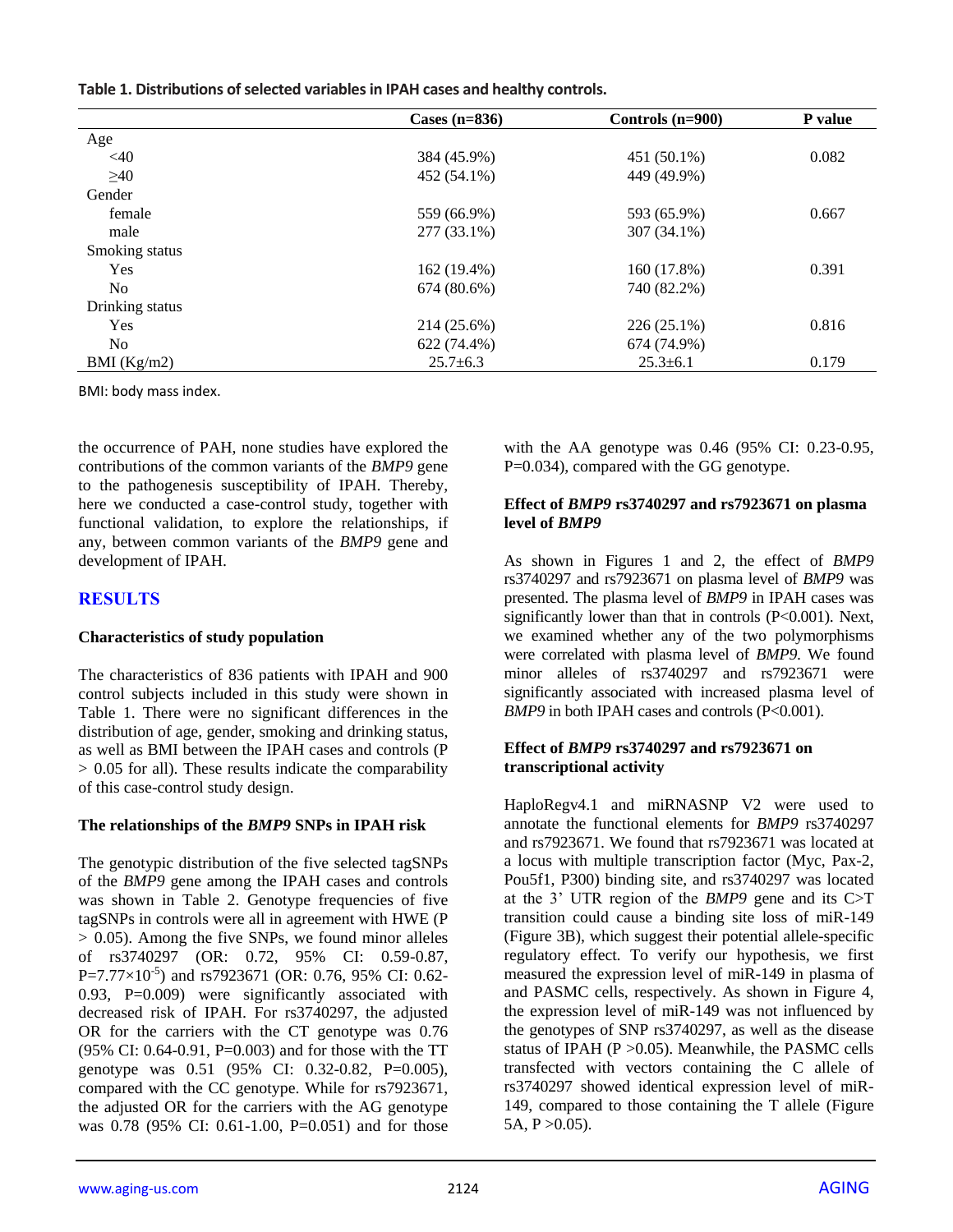| Table 2. Genetic variants of the BMP9 gene and susceptibility of IPAH. |  |
|------------------------------------------------------------------------|--|
|------------------------------------------------------------------------|--|

| <b>SNP</b>                                             | <b>PAH</b> cases | <b>Controls</b> | Adjusted OR (95% CI)* | P value             |
|--------------------------------------------------------|------------------|-----------------|-----------------------|---------------------|
| rs3740297                                              |                  |                 |                       |                     |
| CC                                                     | 601              | 578             | 1.00 (reference)      |                     |
| CT                                                     | 213              | 279             | $0.76(0.64-0.91)$     | 0.003               |
| <b>TT</b>                                              | 22               | 43              | $0.51(0.32-0.82)$     | 0.005               |
| T vs C                                                 |                  |                 | $0.72(0.59-0.87)$     | $7.77\times10^{-5}$ |
| rs7923671                                              |                  |                 |                       |                     |
| GG                                                     | 612              | 615             | 1.00 (reference)      |                     |
| AG                                                     | 213              | 262             | $0.78(0.61-1.00)$     | 0.051               |
| AA                                                     | 11               | 23              | $0.46(0.23-0.95)$     | 0.034               |
| A vs G                                                 |                  |                 | $0.76(0.62-0.93)$     | 0.009               |
| rs73299055                                             |                  |                 |                       |                     |
| <b>TT</b>                                              | 742              | 799             | 1.00 (reference)      |                     |
| TC                                                     | 89               | 98              | $1.02(0.82 - 1.27)$   | 0.880               |
| CC                                                     | 5                | 3               | $1.87(0.44 - 7.87)$   | 0.396               |
| $\mathrm{C}\; \mathrm{vs} \; \mathrm{T}$               |                  |                 | $1.07(0.54-2.1)$      | 0.850               |
| rs3781226                                              |                  |                 |                       |                     |
| CC                                                     | 604              | 656             | 1.00 (reference)      |                     |
| CT                                                     | 219              | 229             | $1.08(0.71-1.64)$     | 0.718               |
| <b>TT</b>                                              | 13               | 15              | $0.98(0.76-1.26)$     | 0.868               |
| T vs C                                                 |                  |                 | $1.06(0.64-1.77)$     | 0.817               |
| rs4922508                                              |                  |                 |                       |                     |
| CC                                                     | 715              | 764             | 1.00 (reference)      |                     |
| CT                                                     | 117              | 131             | $0.99(0.95-1.03)$     | 0.721               |
| <b>TT</b>                                              | $\overline{4}$   | 5               | $0.89(0.35-2.28)$     | 0.807               |
| $\ensuremath{\mathsf{T}}$ vs $\ensuremath{\mathsf{C}}$ |                  |                 | $0.99(0.94-1.04)$     | 0.678               |

\* Adjusted for age, gender, smoking and drinking status, and BMI

P value in bold means statistically significant.

Then, we conducted the dual-luciferase reporter assay to validate the bioinformatics analysis findings. As shown in Figure 3, the PASMC cell lines transfected with vectors containing the A allele of rs7923671 showed

higher relative luciferase activity compared to that containing the G allele  $(P<0.001$ , Figure 3A), which confirmed its allele-specific regulatory effect. For rs3740297, PASMC cell lines transfected with



**Figure 1. Effect of** *BMP9* **rs3740297 on plasma level of** *BMP9***.** The plasma levels of *BMP9* were relative to those with major homozygotes in IPAH cases.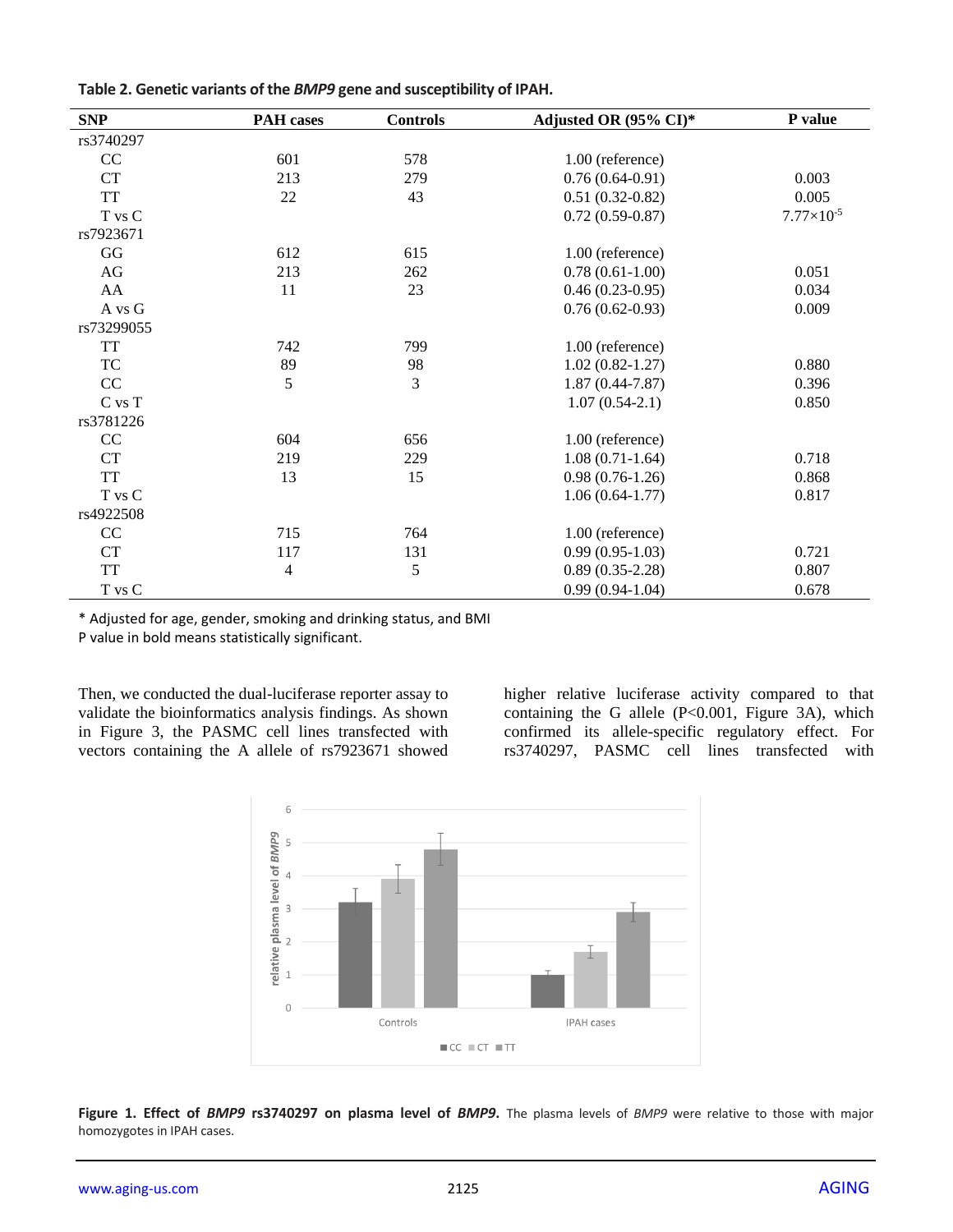

**Figure 2. Effect of** *BMP9* **rs7923671 on plasma level of** *BMP9***.** The plasma levels of *BMP9* were relative to those with major homozygotes in IPAH cases.



**Figure 3.** *BMP9* **rs7923671 and rs3740297 affect luciferase activities in PASMC cells.** (**A**) relative luciferase activities of rs7923671 were measured in PASMC cells. (**B**) SNP-miRNA duplex for rs3740297 and miR-149. (**C**) relative luciferase activities of rs3740297 were measured in PASMC cells transfected with C allele, or T allele. Cells in different groups were treated with blank control, miR-149 mimic or antagomir-miR-149. Three replicates for each group and the experiment were repeated three times.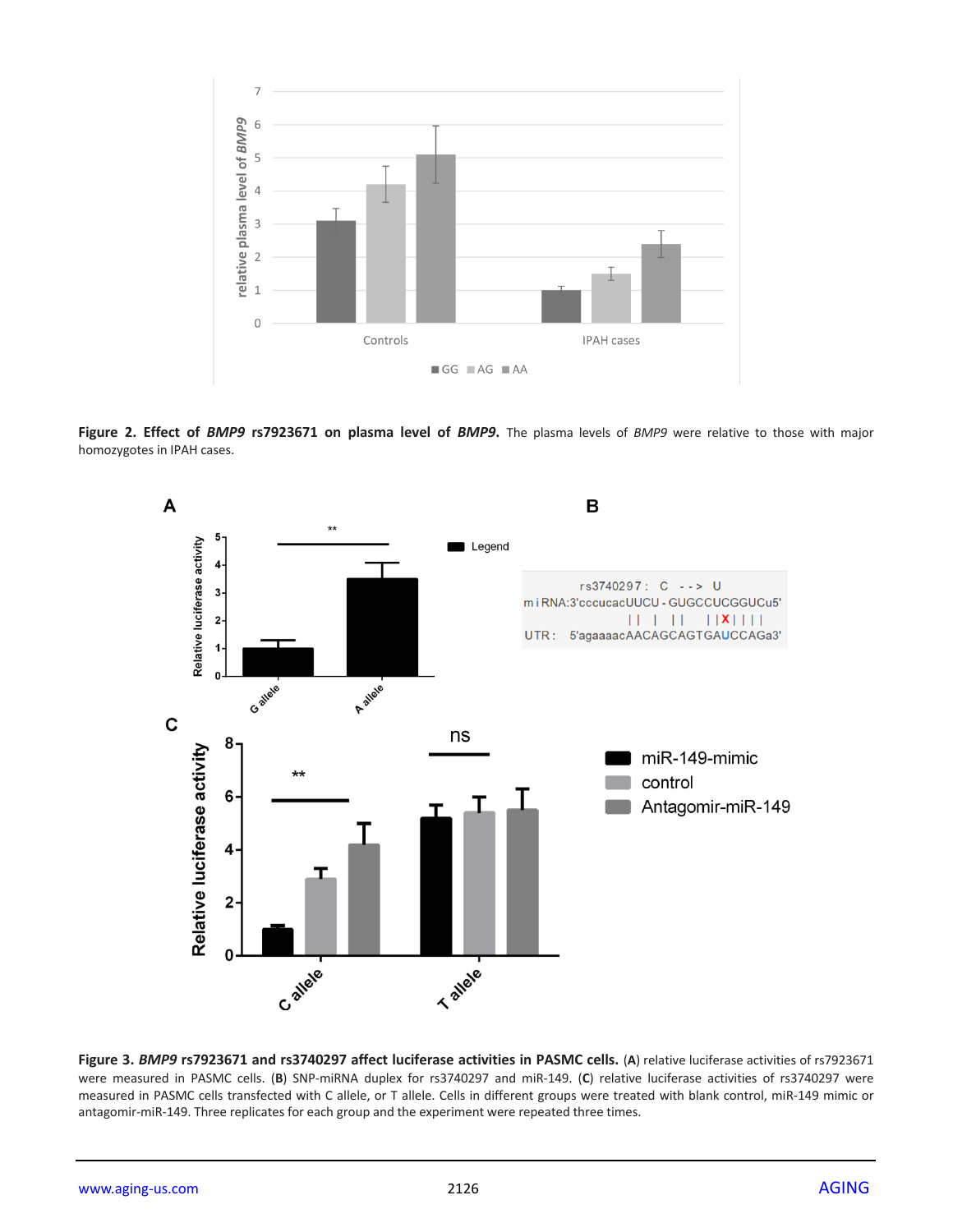rs3740297 -C allele construct, miR-149 mimic, and antagomir miR-149 showed more sensitive change of the relative luciferase activity (Figure 3C,  $P < 0.001$ ), which revealed its allelic binding effect to miR-149.

On the basis of results of the luciferase reporter assays, we further evaluated the regulatory role of rs3740297 on the expression of BMP9 in PASMC cell lines. As shown in Figure 5B, PASMC cell lines transfected with rs3740297 -C allele construct, miR-149 mimic, and antagomir miR-149 showed more sensitive change of the relative expression level of BMP9 ( $P < 0.001$ ), while PASMC cell lines transfected with rs3740297 -T allele construct, miR-149 mimic, and antagomir miR-149, the relative expression level of BMP9 was not materially changed ( $P > 0.05$ ). Taking together, we can conclude that miR-149 could down-regulate the BMP9 expression with the existence of rs3740297 -C allele in PASMC cell line.

#### **DISCUSSION**

In current study, we explored the associations between common variants of the *BMP9* gene and development of IPAH, using a case-control study among Chinese population. We found that minor alleles of *BMP9* rs3740297 and rs7923671 was significantly associated with increased plasma level of *BMP9*, and further decreased susceptibility of IPAH. Functional experiments by dual-luciferase reporter and RT-PCR



**Figure 4. Effect of** *BMP9* **rs3740297 on plasma level of** *MIR-149***.** The plasma levels of *BMP9* were relative to those with major homozygotes in IPAH cases.



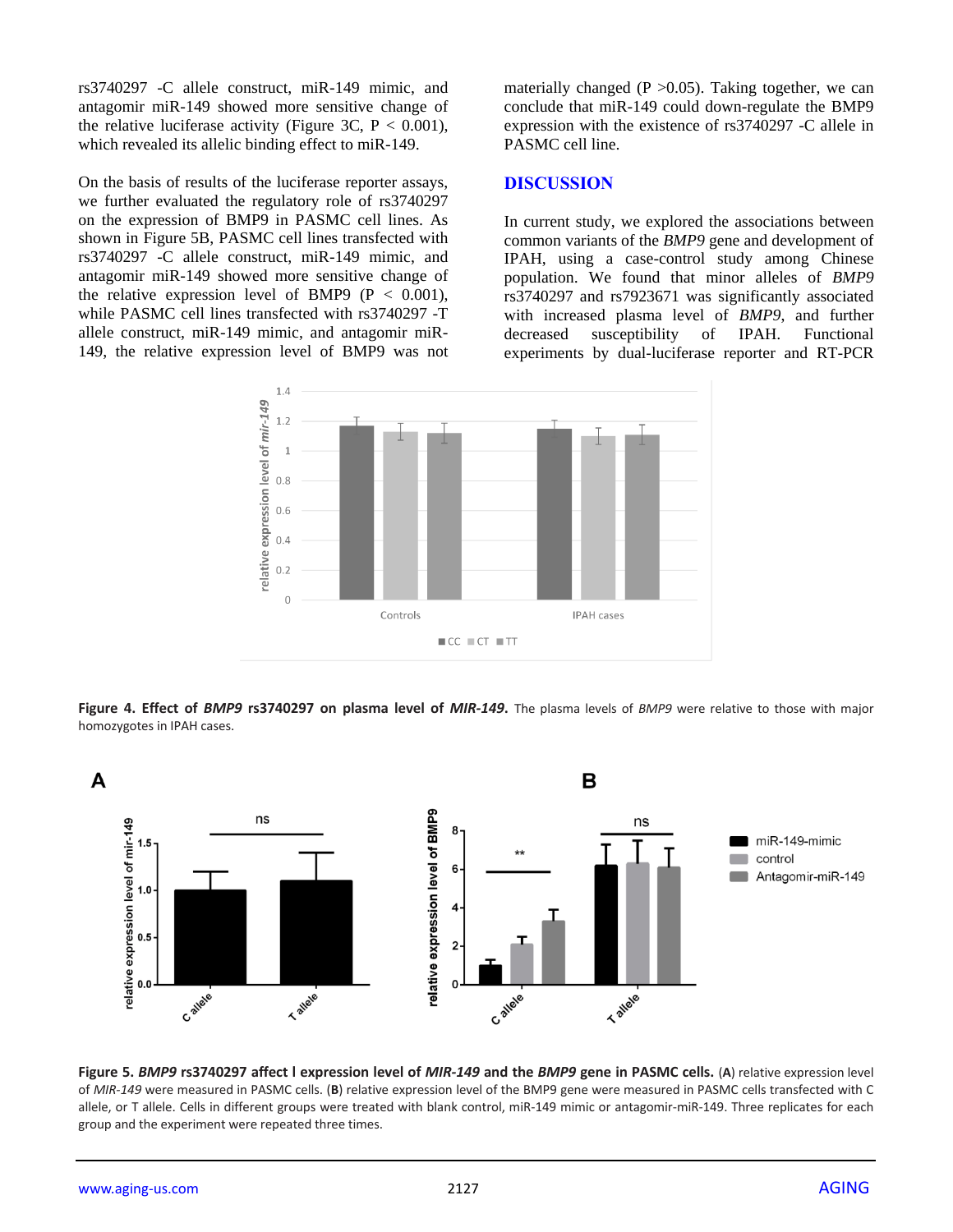assay also validated the findings above. To the best of our knowledge, this should be the first study which aims to explore the associations between common variants of the *BMP9* gene and development of IPAH.

The genetic basis of IPAH has been studied extensively, and the candidate gene approach of genetic association studies have identified many loci for the susceptibility of IPAH, although large part still remains unclear [13– 18]. Different with heritable PAH which mainly caused by the mutation of the *BMPR2* gene, the genetic etiology of IPAH is more complex [19]. In 2009, as a landmark event, Yu et al. [20] revealed that -254 (C>G) SNP in the TRPC6 gene promoter may predispose individuals to an increased risk of IPAH by linking abnormal TRPC6 transcription to nuclear factorkappaB. Following that, genetic variants in vascular endothelial growth factor (VEGF), Rho/Rac guanine nucleotide exchange factor 18 (ARHGEF18), lncRNA metastasis associated lung adenocarcinoma transcript 1 (MALAT1), superoxide dismutase 2 (SOD2), and many more were identified to be associated with the susceptibility of PAH consecutively [13, 14, 16, 17].

The *BMP9* gene, which was located at 10q11.22, owns two exons, and belongs to the transforming growth factor beta superfamily. It contains an N-terminal TGFbeta-like pro-peptide and a C-terminal transforming growth factor beta superfamily domain [21]. In Nikolic's study, *BMP9* was identified as a sensitive and specific biomarker of PoPH, which could predict transplant-free survival and the presence of PAH in liver disease [10]. In current study, we also found the plasma level of *BMP9* in IPAH cases was significantly lower than that in controls, which indicated the potential as a plasma biomarker for IPAH. Besides, genetic variations of the *BMP9* gene have been linked to many diseases [9, 12, 22–24]. Ren et al. [22] found that allele C of *BMP9* rs7923671 (P=0.0026; OR: 1.33, CI: 1.10– 1.60) was significantly associated with risk of Ossification of the posterior longitudinal ligament (OPLL), which had the same direction with our findings.

In our study, *BMP9* rs3740297, which was predicted to locate at the binding site of miR-149, was significantly associated with increased plasma level of *BMP9* and decreased susceptibility of IPAH. We have 93.2% statistical power for rs3740297 to detect such a genetic association. Xie et al. [25] previously identified that miR-149 promotes human osteocarcinoma progression via targeting *BMP9*. In our study, we also tested whether interaction between miR-149 and *BMP9* existed in a rs3740297 allele-specific manner in PASMC cells, and confirmed that rs3740297 C allele (major allele) was a target of miR-149. Taking together,

these results indicate that miR-149 is an inhibitor of *BMP9* [C] but not *BMP9* [T]. This means minor allele T of *BMP9* rs3740297 could significantly decrease susceptibility of IPAH in Chinese population, possibly by up-regulating *BMP9* expression through losing a miR-149 binding site.

# **CONCLUSION**

Conclusively, this study provides evidence for genetic associations between two specific variants in the *BMP9* gene and plasma level of *BMP9*, as well as the occurrence of IPAH. The results could contribute to the understanding of the mechanisms and molecular etiology of IPAH, which might lead to further biomedical or functional studies and recommendations for biomarkers of disease screening and personalized prevention that will finally reduce the incidence of this disease.

# **MATERIALS AND METHODS**

## **Study population**

We totally recruited 836 IPAH cases, and 900 frequency-matched healthy controls by age and gender. All patients were primarily diagnosed by pulmonary angiography and right heart catheterization. The diagnosis of IPAH was made by at least 2 experienced PAH experts according to WHO criteria that a mean pulmonary arterial pressure equal to or exceeding 25 mmHg associated with normal pulmonary capillary wedge pressure. Patients with heritable, and associated PAH were not included in the present study. Controls were enrolled from the normal physical examination during the same period. Each participant was interviewed face to face to collect the demographic information. After that, each subject was asked to donate 10 mL of peripheral venous blood using sodium ethylene diamine tetra -acetic acid (EDTA) tubes. After centrifugation at 3000  $\times$  g and 4 °C for 15 minutes, the supernatants and cell sediment were frozen at -80 °C, respectively. All patients provided informed consent for participation and recruitment protocols were approved by the institutional review boards of Zhongshan Hospital.

## **TagSNP selection, DNA extraction and genotyping**

The tagSNPs covering the *BMP9* gene and its 5kb flanking region were selected from 1000 genome CHB data (phase 3, minor allele frequency  $\geq$  5%, pairwise r2  $\geq$  0.8) using the Haploview 4.2 software. Finally, five SNPs (rs3740297, rs7923671, rs73299055, rs3781226, rs4922508) were selected as the candidates. Genomic DNA was extracted from the stored cell sediment of the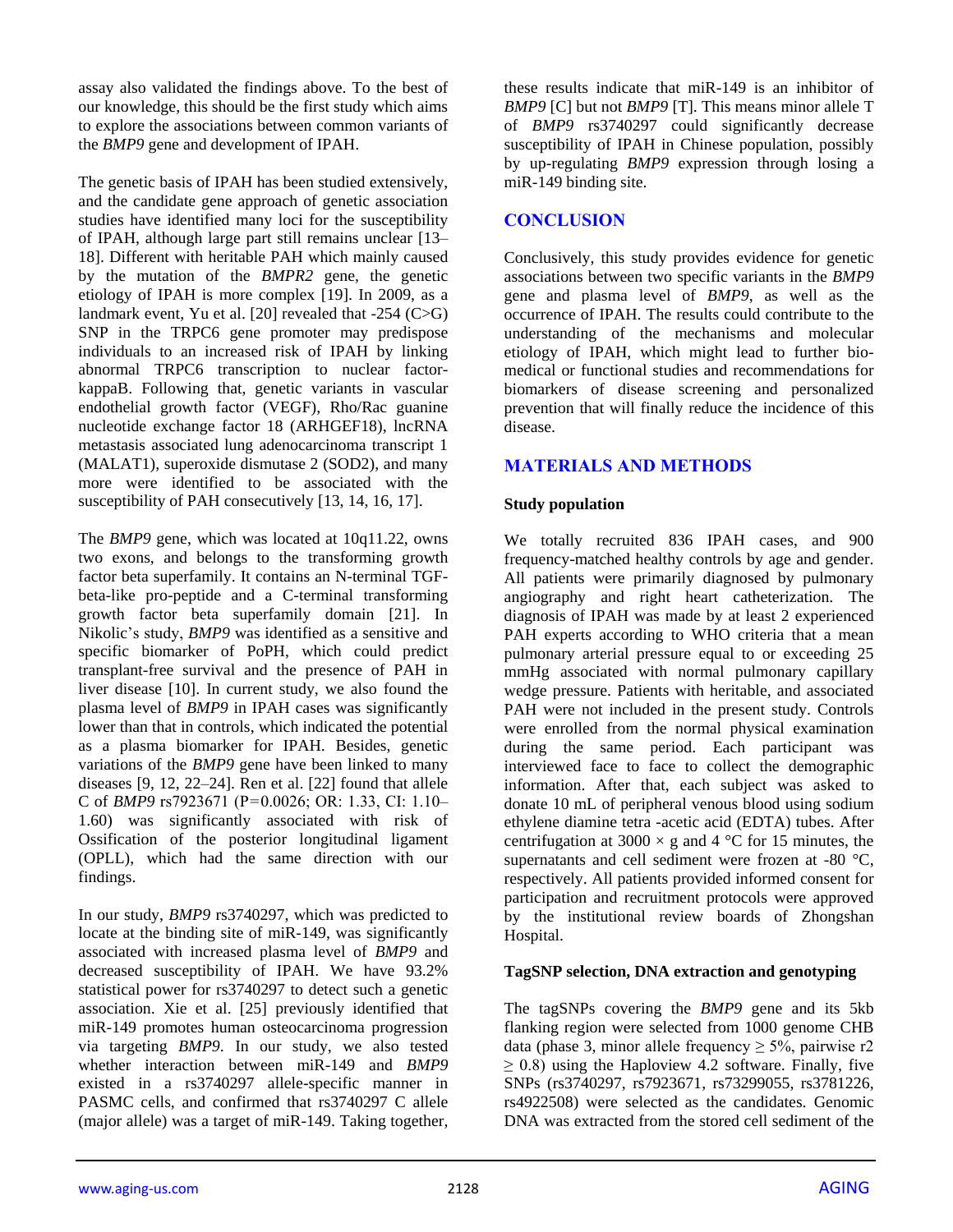blood samples using a DNA Blood Mini Kit (Qiagen, Valencia, CA, USA) according to the manufacturer's protocol. The genotyping for the SNPs was performed using the TaqMan allelic discrimination assay on an ABI 7900 system (Applied Biosystems Inc, Foster City, CA, USA). A random 10% samples for each of the five SNPs were repeatedly genotyped and the concordance rate was 100%.

## **Enzyme-linked Immunosorbent Assay (ELISA) of**  *BMP9*

The plasma level of *BMP9* in 100 randomly selected IPAH cases and 100 randomly selected controls was measured using a Sandwich Enzyme-linked Immunosorbent assay (ELISA) kit (R&D Systems, Minneapolis, MN) according to the manufacturer's protocol, respectively. The inter-assay coefficient of variation was 8%, and the intra-assay coefficient of variation was 5%. All the assays were replicated in three times independently.

#### **Luciferase reporter assay**

Human pulmonary artery smooth muscle cell (PASMC) line was purchased from the Chinese Academy of Sciences Cell Bank (Shanghai, China), were cultured in Dulbecco's Minimum Essential Medium (DMEM) medium. The plasmids were constructed by subcloning the wild types of rs3740297 and rs7923671 into the pGL-3 promoter vectors (Promega, Madison, WI, USA), respectively. Then, the mutant plasmids were created using the Quick Change Mutagenesis Kit (Stratagene, La Jolla, CA, USA). All constructs were confirmed by sequencing. All plasmids were transfected into PASMC cells using Lipofectamine 3000 reagent (Invitrogen). For rs3740297, mimic control, antagomir control, miR-149 mimic or antagomir miR-149 (GenePharma, Shanghai) were transfected in different groups, respectively. Finally, firefly and Renilla luciferase activity was measured on Synergy H1 microplate reader (BioTek Instruments, Winooski, VT, USA) using Dual-luciferase Reporter Assay System (Promega, Madison, WI, USA). Luciferase activity was normalized to Renilla activity to correct for differences in transfection efficiency. All the experiments were performed in triplicate.

#### **Real-Time polymerase chain reaction analyses of miR-149 and the BMP9 gene**

Total RNA was extracted from plasma and PASMC cells using TRIzol reagent (Invitrogen, Carlsbad, CA, USA). Then cDNA was synthesized with M-MLV reverse transcriptase (Invitrogen). Real-time reverse transcription-polymerase chain reaction (RT-PCR) with SYBR Green assay (TaKaRa Biotechnology, Dalian, China) was performed to examine expression level of miR-149 and the BMP9 gene. Glyceraldehyde 3 phosphate dehydrogenase (GAPDH) was used as an internal control. The assay was conducted using the ABI 7300 system (Applied Biosystems). All reactions were done in triplicate and the expression level was calculated according to the equation  $2^{-\Delta \Delta Ct}$ .

## **Statistical analysis**

All analyses were conducted with SAS 9.3 software (SAS Institute, Inc., Cary, NC, USA), and a P value of < 0.05 for two-side was considered statistically significant. Differences in the distribution of selected demographic variables were evaluated by Pearson's  $\chi^2$ test. For quantitative variables, statistical significance was determined using unpaired t-test or one-way ANOVA. Hardy-Weinberg equilibrium (HWE) for each SNP among controls was tested using a goodness of-fit  $\chi$ <sup>2</sup> -test. The associations of each SNP with IPAH susceptibility were estimated by unconditional logistic regression analyses with odds ratios (ORs) and 95% confidence intervals (CIs), adjusted for age, gender, smoking and drinking status, and body mass index (BMI).

## **AUTHOR CONTRIBUTIONS**

C.J. and G.K. conceived and designed the research and supervised the studies. G.K., X.L., J.L., W.H, R.Y., H.Y., and Y.Y performed the experiments and analyzed data. C.J. and G.K. wrote the manuscript.

# **CONFLICTS OF INTEREST**

The authors declare that they have no conflicts of interest.

## **FUNDING**

This study was supported by the Clinical Research and Cultivation Project of Zhongshan Hospital of Fudan University (2018ZSLC31).

## **REFERENCES**

- 1. Ahmadi-Simab K, Gross WL. [Pulmonary arterial hypertension in collagenoses: clinical features, epidemiology, pathogenesis, diagnosis and treatment]. Z Rheumatol. 2006; 65:297–300, 302–5. <https://doi.org/10.1007/s00393-006-0069-9> PMI[D:16804698](https://www.ncbi.nlm.nih.gov/pubmed/16804698)
- 2. Thenappan T, Ryan JJ, Archer SL. Evolving epidemiology of pulmonary arterial hypertension. Am J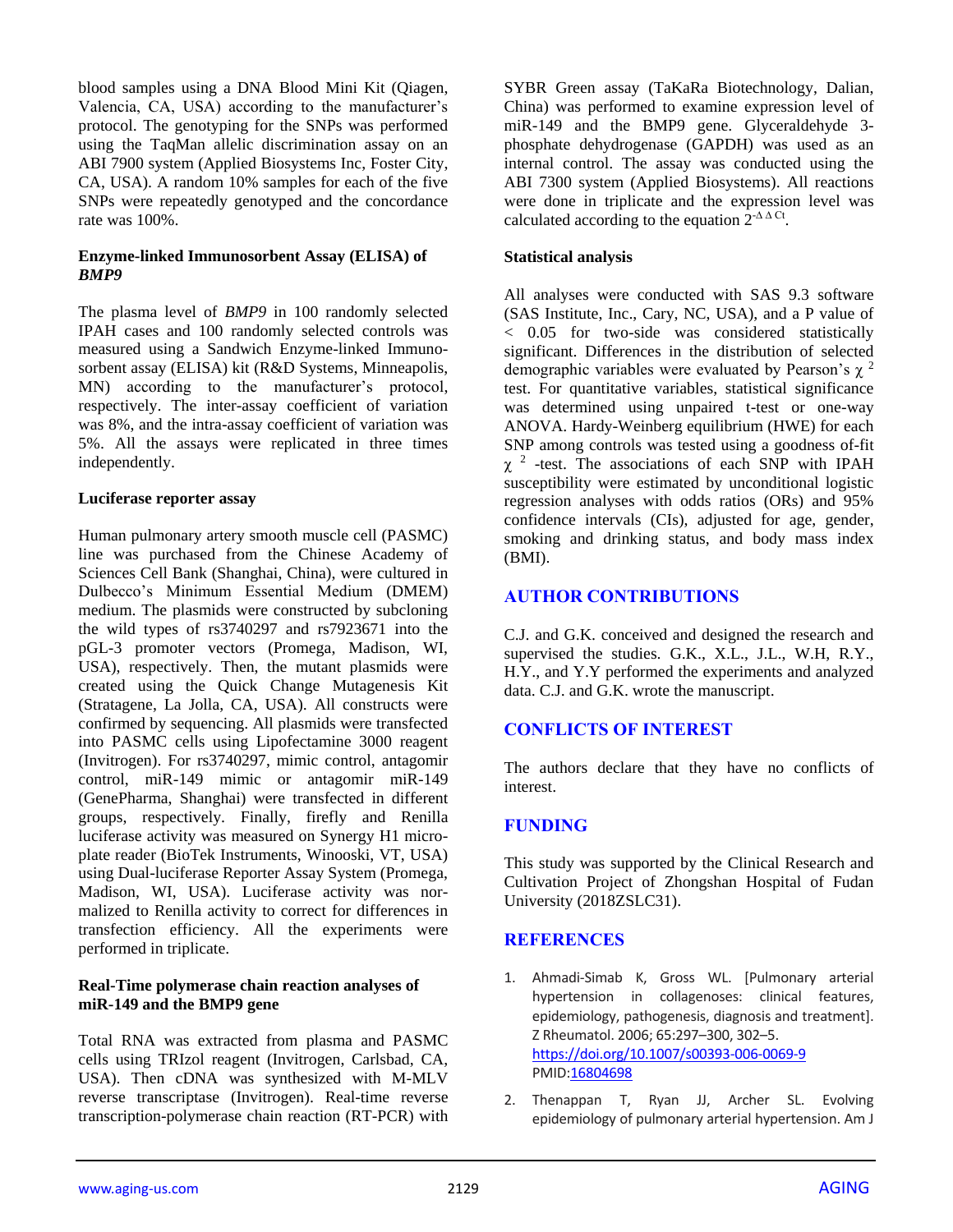Respir Crit Care Med. 2012; 186:707–09. <https://doi.org/10.1164/rccm.201207-1266ED> PMID[:23071187](https://www.ncbi.nlm.nih.gov/pubmed/23071187)

- 3. Rosenkranz S, Gibbs JS, Wachter R, De Marco T, Vonk-Noordegraaf A, Vachiéry JL. Left ventricular heart failure and pulmonary hypertension. Eur Heart J. 2016; 37:942–54. <https://doi.org/10.1093/eurheartj/ehv512> PMID[:26508169](https://www.ncbi.nlm.nih.gov/pubmed/26508169)
- 4. Hoeper MM, McLaughlin VV, Dalaan AM, Satoh T, Galiè N. Treatment of pulmonary hypertension. Lancet Respir Med. 2016; 4:323–36. [https://doi.org/10.1016/S2213-2600\(15\)00542-1](https://doi.org/10.1016/S2213-2600%2815%2900542-1) PMID[:26975811](https://www.ncbi.nlm.nih.gov/pubmed/26975811)
- 5. Lajoie AC, Lauzière G, Lega JC, Lacasse Y, Martin S, Simard S, Bonnet S, Provencher S. Combination therapy versus monotherapy for pulmonary arterial hypertension: a meta-analysis. Lancet Respir Med. 2016; 4:291–305. [https://doi.org/10.1016/S2213-2600\(16\)00027-8](https://doi.org/10.1016/S2213-2600%2816%2900027-8) PMID[:26935844](https://www.ncbi.nlm.nih.gov/pubmed/26935844)
- 6. Thenappan T, Ormiston ML, Ryan JJ, Archer SL. Pulmonary arterial hypertension: pathogenesis and clinical management. BMJ. 2018; 360:j5492. <https://doi.org/10.1136/bmj.j5492> PMI[D:29540357](https://www.ncbi.nlm.nih.gov/pubmed/29540357)
- 7. Lau EM, Humbert M, Celermajer DS. Early detection of pulmonary arterial hypertension. Nat Rev Cardiol. 2015; 12:143–55. <https://doi.org/10.1038/nrcardio.2014.191> PMID[:25421168](https://www.ncbi.nlm.nih.gov/pubmed/25421168)
- 8. Morrell NW. Finding the needle in the haystack: BMP9 and 10 emerge from the genome in pulmonary arterial hypertension. Eur Respir J. 2019; 53:1900078. <https://doi.org/10.1183/13993003.00078-2019> PMID[:30872557](https://www.ncbi.nlm.nih.gov/pubmed/30872557)
- 9. Wang XJ, Lian TY, Jiang X, Liu SF, Li SQ, Jiang R, Wu WH, Ye J, Cheng CY, Du Y, Xu XQ, Wu Y, Peng FH, et al. Germline *BMP9* mutation causes idiopathic pulmonary arterial hypertension. Eur Respir J. 2019; 53:1801609. <https://doi.org/10.1183/13993003.01609-2018> PMID[:30578397](https://www.ncbi.nlm.nih.gov/pubmed/30578397)
- 10. Nikolic I, Yung LM, Yang P, Malhotra R, Paskin-Flerlage SD, Dinter T, Bocobo GA, Tumelty KE, Faugno AJ, Troncone L, McNeil ME, Huang X, Coser KR, et al. Bone Morphogenetic Protein 9 Is a Mechanistic Biomarker of Portopulmonary Hypertension. Am J Respir Crit Care Med. 2019; 199:891–902. <https://doi.org/10.1164/rccm.201807-1236OC> PMID[:30312106](https://www.ncbi.nlm.nih.gov/pubmed/30312106)
- 11. Wang G, Fan R, Ji R, Zou W, Penny DJ, Varghese NP, Fan Y. Novel homozygous BMP9 nonsense mutation causes pulmonary arterial hypertension: a case report.

BMC Pulm Med. 2016; 16:17. <https://doi.org/10.1186/s12890-016-0183-7> PMI[D:26801773](https://www.ncbi.nlm.nih.gov/pubmed/26801773)

12. Gräf S, Haimel M, Bleda M, Hadinnapola C, Southgate L, Li W, Hodgson J, Liu B, Salmon RM, Southwood M, Machado RD, Martin JM, Treacy CM, et al. Identification of rare sequence variation underlying heritable pulmonary arterial hypertension. Nat Commun. 2018; 9:1416. <https://doi.org/10.1038/s41467-018-03672-4>

PMI[D:29650961](https://www.ncbi.nlm.nih.gov/pubmed/29650961)

13. Li D, Sun Y, Kong X, Luan C, Yu Y, Chen F, Chen P. Association between a Single Nucleotide Polymorphism in the 3′-UTR of *ARHGEF18* and the Risk of Nonidiopathic Pulmonary Arterial Hypertension in Chinese Population. Dis Markers. 2018; 2018:2461845. <https://doi.org/10.1155/2018/2461845>

PMI[D:30405854](https://www.ncbi.nlm.nih.gov/pubmed/30405854)

14. Xu M, Xu M, Han L, Yuan C, Mei Y, Zhang H, Chen S, Sun K, Zhu B. Role for Functional SOD2 Polymorphism in Pulmonary Arterial Hypertension in a Chinese Population. Int J Environ Res Public Health. 2017; 14:E266.

<https://doi.org/10.3390/ijerph14030266> PMI[D:28272301](https://www.ncbi.nlm.nih.gov/pubmed/28272301)

- 15. Fang M, Huang Y, Zhang Y, Ning Z, Zhu L, Li X. Interleukin-6 -572C/G polymorphism is associated with serum interleukin-6 levels and risk of idiopathic pulmonary arterial hypertension. J Am Soc Hypertens. 2017; 11:171–77. <https://doi.org/10.1016/j.jash.2017.01.011> PMI[D:28229900](https://www.ncbi.nlm.nih.gov/pubmed/28229900)
- 16. Zhuo Y, Zeng Q, Zhang P, Li G, Xie Q, Cheng Y. VEGF Promoter Polymorphism Confers an Increased Risk of Pulmonary Arterial Hypertension in a Chinese Population. Yonsei Med J. 2017; 58:305–11. <https://doi.org/10.3349/ymj.2017.58.2.305> PMI[D:28120560](https://www.ncbi.nlm.nih.gov/pubmed/28120560)
- 17. Zhuo Y, Zeng Q, Zhang P, Li G, Xie Q, Cheng Y. Functional polymorphism of lncRNA MALAT1 contributes to pulmonary arterial hypertension susceptibility in Chinese people. Clin Chem Lab Med. 2017; 55:38–46. <https://doi.org/10.1515/cclm-2016-0056>

PMI[D:27362960](https://www.ncbi.nlm.nih.gov/pubmed/27362960)

18. Zhang H, Xu M, Xia J, Qin RY. Association between serotonin transporter (SERT) gene polymorphism and idiopathic pulmonary arterial hypertension: a metaanalysis and review of the literature. Metabolism. 2013; 62:1867–75.

<https://doi.org/10.1016/j.metabol.2013.08.012> PMI[D:24075737](https://www.ncbi.nlm.nih.gov/pubmed/24075737)